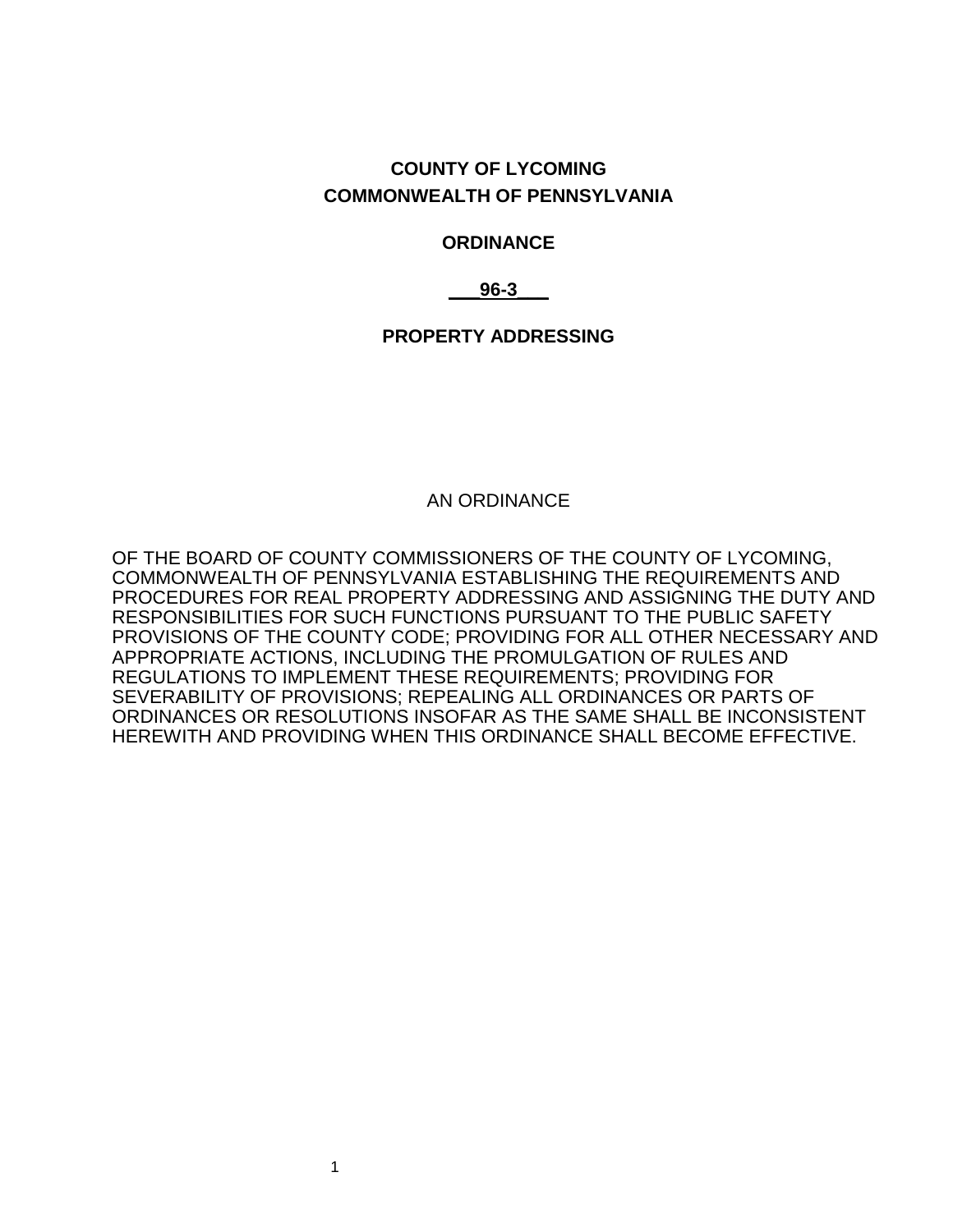*WHEREAS,* the County of Lycoming, Commonwealth of Pennsylvania is a Fifth Class County; and

*WHEREAS,* it is the desire of the Lycoming County Commissioners to create the Lycoming County Enhanced 9-1-1 System for improved delivery of police, fire, and emergency services that benefits the health, safety, and welfare of all residents of this County; and

*WHEREAS,* the Board of County Commissioners may act under the public safety provisions of the County Code to provide for and require property addressing with the necessary signs, and

*WHEREAS,* the Board of County Commissioners recognize the legal right of boroughs, townships and the City to name all municipal roadways within their boundaries, and

*WHEREAS,* the Board of County Commissioners want to work cooperatively with the municipalities to achieve a coordinated county-wide addressing system with road identification to improve public safety, and

*WHEREAS,* a standardized system of property address numbering and placement of street name signs for public and private roadways better enables emergency response personnel to locate persons requiring assistance and makes the Enhanced 9-1-1 System more effective; and

*WHEREAS,* the Commissioners wish to conduct the development and orderly implementation of a standardized, county-wide system of property address numbering in cooperation with the U.S. Postal Service for use throughout Lycoming County, and

*WHEREAS,* the County intends to perform the assignment of addresses at no expense to the participating municipalities, and

*WHEREAS,* if an existing 100 block addressing system already meets standards of the National Emergency Numbering Association that existing system will not be changed.

*NOW, THEREFORE,* BE IT ENACTED AND ORDAINED by the County Commissioners of the County of Lycoming, Pennsylvania, as follows:

### **SECTION 1:**

**A.** *Address Number Generation* The Lycoming County Department of Public Safety and Lycoming County Planning Commission shall have the duty and responsibility to jointly design, undertake and develop a County-wide Property Addressing Program and the Lycoming County 911 Addressing Coordinator shall have the continuing duty, responsibility and authority to assign new street addresses in conjunction with parcel subdivision and land development.

**B.** *Right to Enter Private Property* During the conduct of addressing operations within the County, the Lycoming County Department of Public Safety and Lycoming County Planning Commission or their agents or contractors as may be duly appointed by them, shall be authorized to enter upon, travel, measure, photograph and inspect all roadways and private driveways and to visit all structures within the County for the purpose of determining, assigning, and notifying the inhabitants thereof of such assigned addresses.

**C.** *Privacy Rights of Residents* The agencies and agents responsible are hereby directed to limit their visit to private properties to exterior views and are prohibited from entering into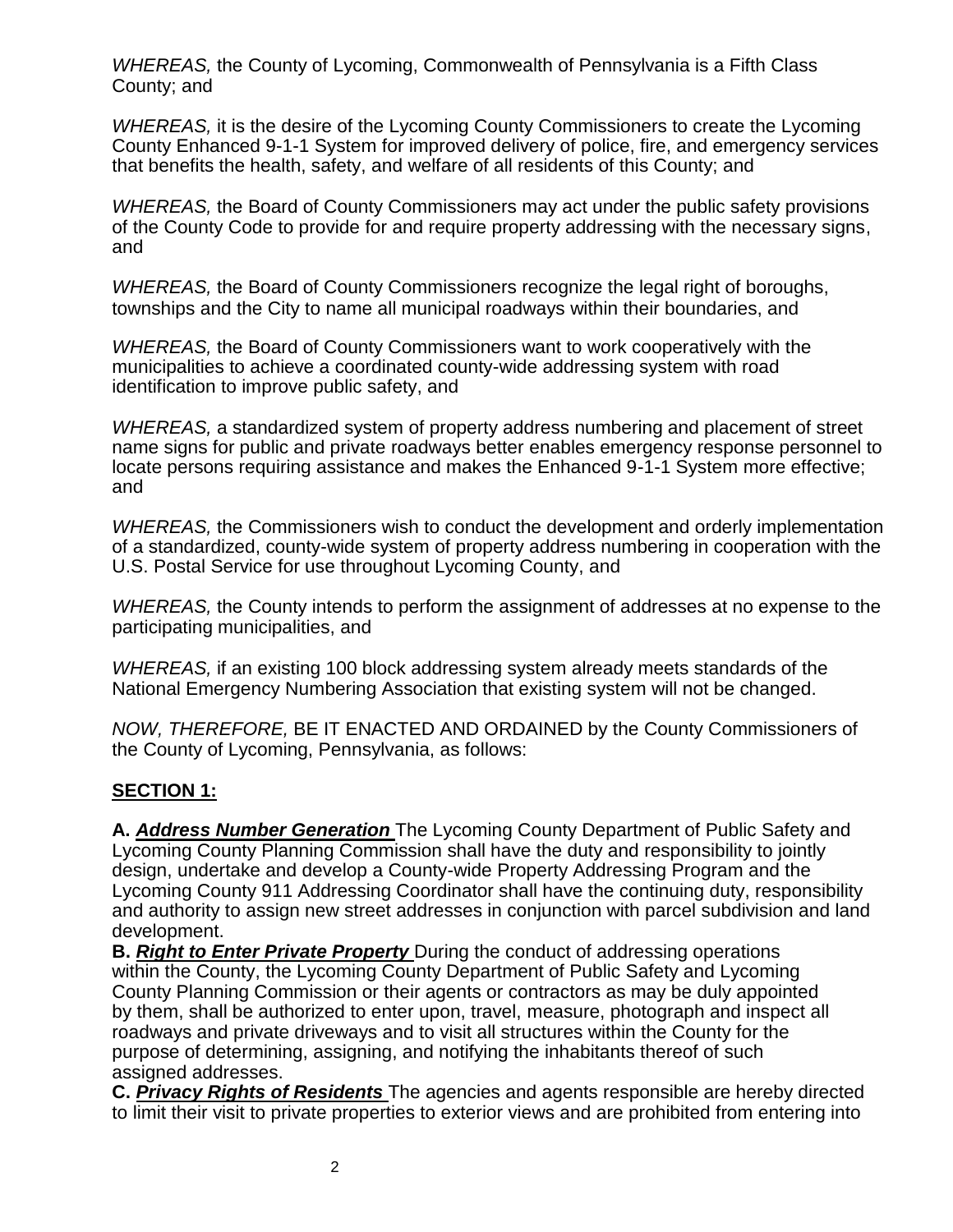private residences or structures, except at the request of the property owner or resident or by advance appointment.

**SECTION 2:** *Address Number Posting* The owners of all buildings or property to which address numbers have been assigned or changed by the Lycoming County 911 Addressing Coordinator shall have the number prominently displayed within thirty days of receipt of written notification and at all times in accordance with the standards to be defined in the Rules and Regulations adopted by the Board of County Commissioners.

**SECTION 3: Owner/Resident Acknowledgment** When an owner or resident of any structure receives notification of a new or changed address, that owner or resident shall:

. Promptly sign the form to acknowledge receipt of the notification of a new or changed address.

- . Provide all information requested by the form.
- . Return the completed notification form(s) to the address listed.

**SECTION 4:** *New Structures and Mobile Homes* All persons, firms, corporations and other legal entities constructing or proposing to construct new structures or locating or relocating mobile homes in Lycoming County shall obtain an official address number(s) on an Address Notification Form from the Lycoming County 911 Addressing Coordinator prior to taking occupancy of said structure(s) or mobile home or relocated mobile home. For the purpose of natural gas drilling operations, "occupancy" shall mean the date a drilling permit is issued by the Department of Environmental Protection.

**SECTION 5:** *Road Names* The County recognizes the legal right of boroughs, townships and the City to name all public and municipal roadways within their boundaries.

- **A.** *Municipal* All municipally owned roadways shall be identified by a designated roadway number and should be named. Municipally owned roadway names should conform to the National Emergency Number Association standards, where practical.
- **B.** *Private* Private roadways to be named shall meet the requirements established in the Rules and Regulations.

**SECTION 6:** *Road Name Signs* The owner or owners of all roadways or owners of property abutting a private road accepted for addressing shall install a road name sign, designed and located in accordance with the Rules and Regulations.

**SECTION 7:** *Enforcement, Concurrent Remedies and Injunctive Relief* The County Planning Commission shall have the authority to administer and enforce the provisions and requirements of this Ordinance. In addition to any other remedy provided in this Ordinance or by law, the County Planning Commission may institute proceedings to restrain any violation of, or to require compliance with this ordinance.

### **SECTION 8:** *Definitions*

*A. Definition of "Person"* For purposes of this Ordinance and the implementing Rules and Regulations the term "person" shall mean an individual, partnership, joint venture, corporation, limited liability company, trust, estate, unincorporated organization or association, governmental agency or other entity of whatever nature.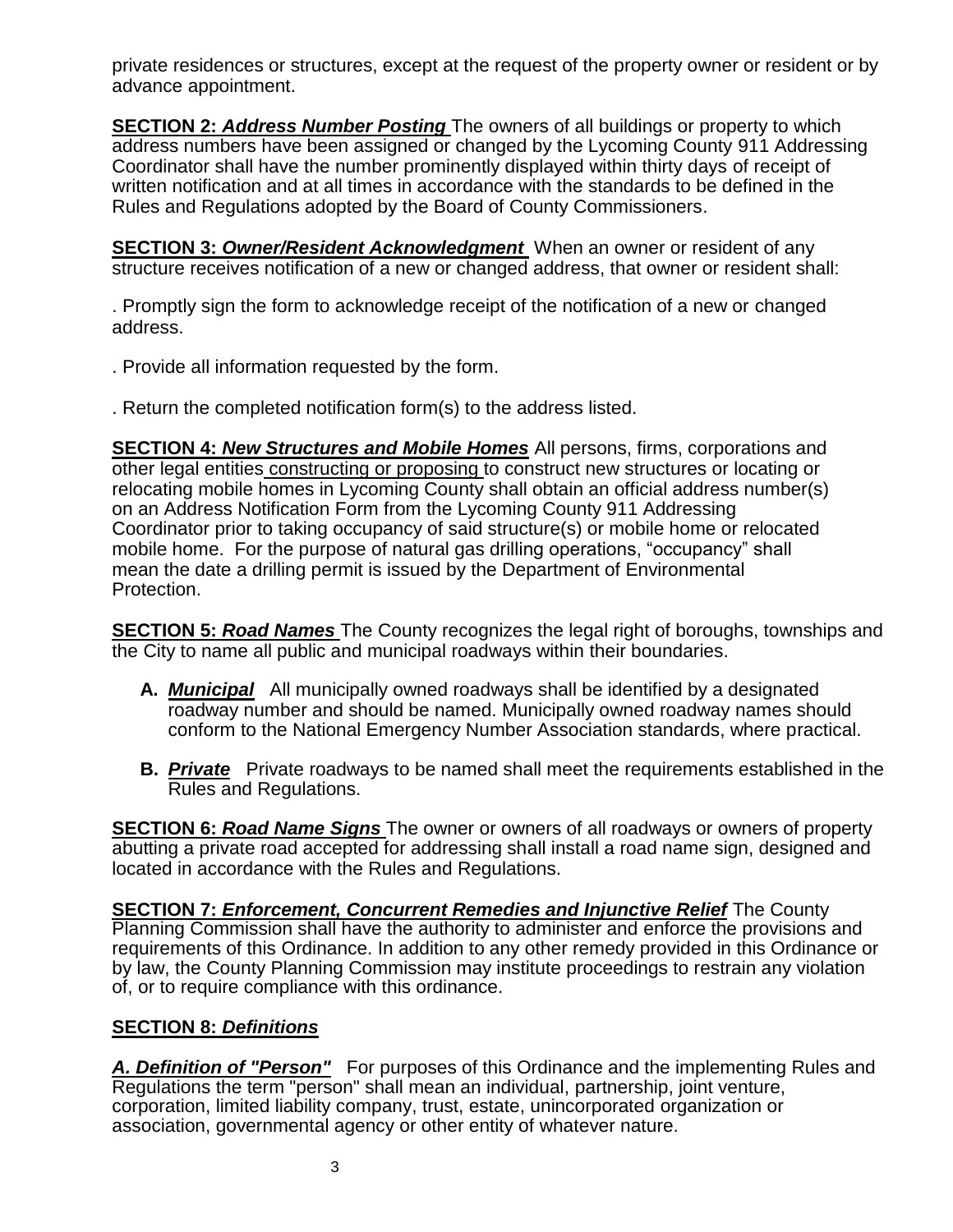**B. Definition of "Structure"** For purposes of this Ordinance and the implementing Rules and Regulations the term "structure" shall mean any manmade object having an ascertainable stationary location on or in land or water, whether or not affixed to the land.

**SECTION 9:** *Penalty for Violation* Violations of any provision of this Ordinance may be enforced by either a Civil Proceeding or by a Criminal Proceeding.

*A. Civil Enforcement* Any Person violating any provision of this Ordinance shall, upon adjudication of a violation in a civil proceeding before a District Magistrate, be ordered for each violation to pay a penalty of not more than \$ 1,000 plus court costs, payable to the General Fund of Lycoming County. Any penalty ordered hereunder may be collected as debts of like amount as provided by Pennsylvania statutes. Failure of multiple property owners to resolve responsibility for erection of the sign(s) shall constitute a violation of this Ordinance by all such owners, jointly and severally.

*B. Criminal Enforcement* Any Person violating any provision of this Ordinance shall, upon conviction thereof in a summary proceeding before a District Magistrate, be sentenced for each violation to pay a penalty of not more than \$ 1,000 plus court costs, payable to the General Fund of Lycoming County, or to be imprisoned for not more than ten days, or both.

**SECTION 10:** *Rules and Regulations* The Lycoming County Planning Commission is directed to prepare proposed implementing Rules and Regulations, in conjunction with the Department of Public Safety, for adoption and/or revision by the Board of County Commissioners. Provisions shall be made for Administrative Review by the citizen members of the Lycoming County Planning Commission as a right of administrative appeal by property owners.

**SECTION 11:** *Effective Date* Sections 2, 4, 6, and 7 of this Ordinance shall become effective thirty (30) days after enactment and the publication of this Ordinance. The remaining sections of this Ordinance shall become effective for each readdressed area upon the publication of new official addresses for each community or area and for the remainder of the County upon the date that the last community or area to be readdressed has been notified.

**SECTION 12:** *Severability* Should any section, part or provision of this Ordinance be declared by appropriate authority to be unlawful or unconstitutional, all other terms, conditions, provisions and parts hereof, and of any Code of which this Ordinance may be or may be considered to be part, shall continue in full force and effect as if the provision declared to be unlawful or unconstitutional had been omitted as of the date of final enactment hereof.

**Section 13:** *Repealer* All ordinances and parts of ordinances inconsistent herewith are hereby repealed.

Duly enacted by the Board of County Commissioners of the County of Lycoming, Commonwealth of Pennsylvania, in lawful session duly assembled this \_\_\_\_ day of  $A.D., 2008.$ 

COUNTY OF LYCOMING

Rebecca A. Burke, Chairperson

\_\_\_\_\_\_\_\_\_\_\_\_\_\_\_\_\_\_\_\_\_\_\_\_\_\_\_\_\_\_\_\_

\_\_\_\_\_\_\_\_\_\_\_\_\_\_\_\_\_\_\_\_\_\_\_\_\_\_\_\_\_\_\_\_

ATTEST:

\_\_\_\_\_\_\_\_\_\_\_\_\_\_\_\_\_\_\_\_\_\_\_\_\_\_\_\_\_\_ \_\_\_\_\_\_\_\_\_\_\_\_\_\_\_\_\_\_\_\_\_\_\_\_\_\_\_\_\_\_\_\_

Fred F. Marty, Chief Clerk **Ernest P. Larson, Vice Chairman** 

Jeff C. Wheeland, Secretary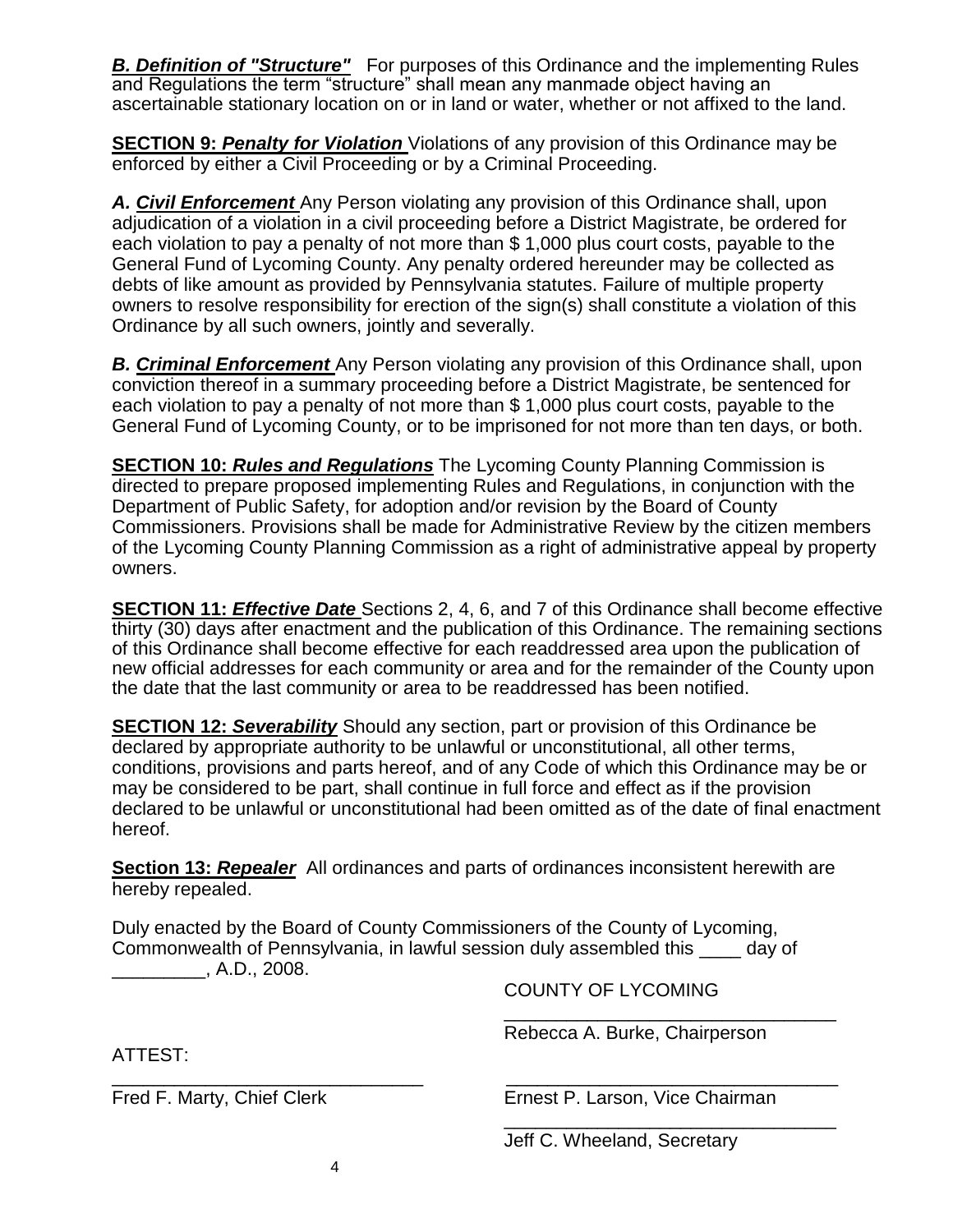# **Lycoming County, Pennsylvania**

# **ADDRESSING RULES AND REGULATIONS**

### **Section 96.3.1 AUTHORITY**

These Rules and Regulations are adopted pursuant to and promulgated under the authority of the Lycoming County Property Addressing Ordinance, 96-3 as amended by Ordinance 2008-\_\_\_\_\_.

### **Section 96.3.2 DEFINITIONS**

The terms used herein are defined as in the National Emergency Numbering Association (NENA) publications for standardized terms, unless specifically defined herein.

BROWN shall mean the color as approved by PennDOT for road name signs.

GREEN shall mean the color as approved by PennDOT for road name signs.

NENA shall refer to the National Emergency Numbering Association.

PUBLIC ROADS shall mean roadways, including the right-of-way, owned and maintained by the Commonwealth of Pennsylvania, County of Lycoming, or any of the municipalities within Lycoming County.

PRIVATE ROADS shall mean roadways owned and maintained by a person or persons, as defined in Ordinance 96-3, whether as abutting property owners or otherwise.

REFLECTIVE shall mean reflectorized sheeting and lettering of Engineer Grade having 80 candlepower reflectivity at a minimum.

### **Section 96.3.3 ROAD NAMING**

### A. NAMING OF PUBLIC ROADS:

It is the legal right of the municipality to approve road names. To facilitate emergency service dispatch the municipality shall notify the Lycoming County 911 Addressing Coordinator before municipal approval of road names. The County shall, within ten (10) working days from the date of receipt, respond to the request with advisory comment whether the proposed name meets current published NENA standards (as referenced below) and requirements of Enhanced 9-1-1 dispatch. A township, borough, or city may delegate their road naming function to the County only by mutual written agreement.

### B. NAMING OF PRIVATE ROADS:

Applicants shall receive approval of a requested road name first from their local municipality. To facilitate emergency service dispatch the municipality shall notify the Lycoming County 911 Addressing Coordinator before municipal approval of road names. The County shall, within ten (10) working days from the date of receipt, respond to the request with advisory comment whether the proposed name meets current published NENA standards (as referenced below) and requirements of Enhanced 9-1-1 dispatch.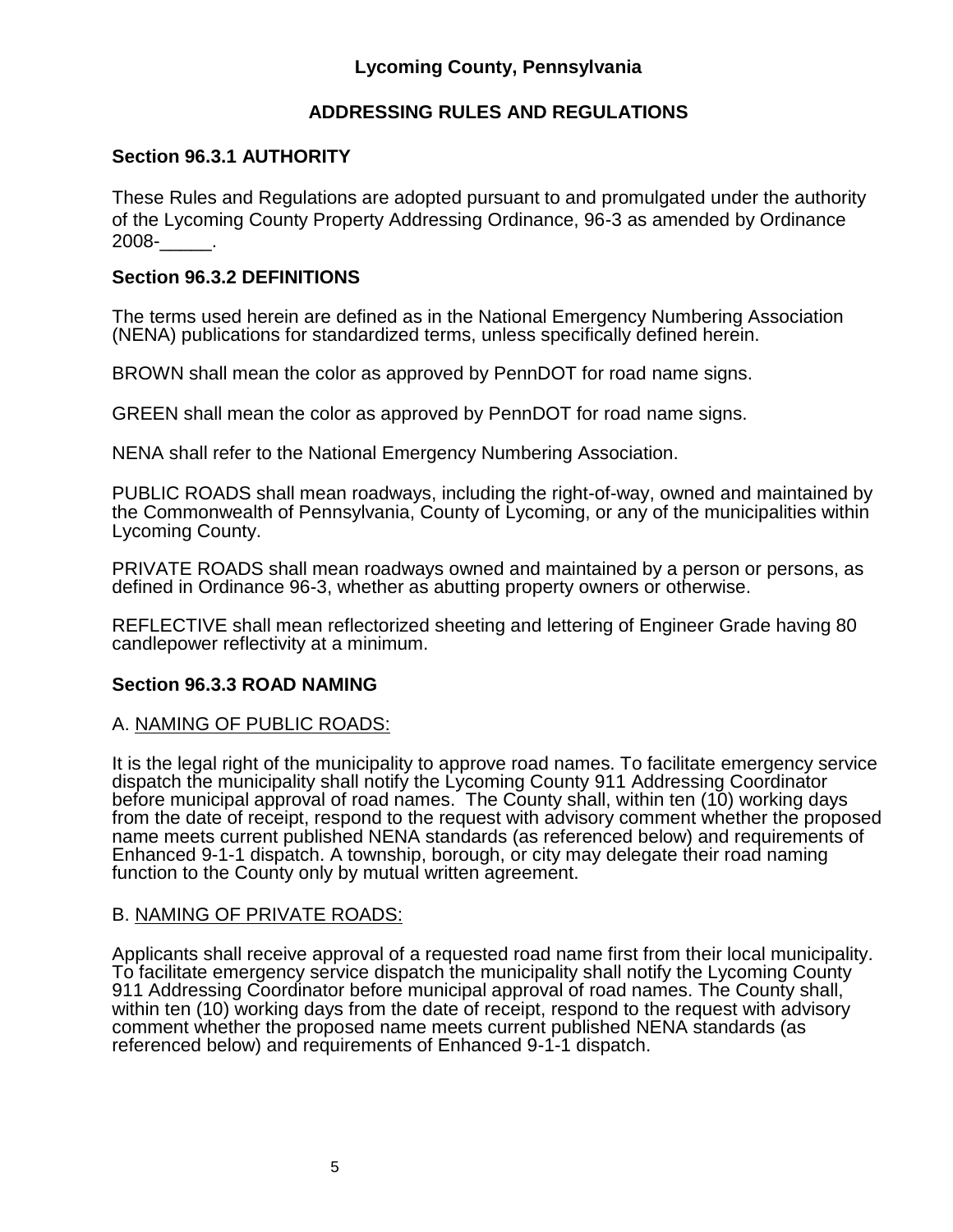- 1. A private road with three (3) or more inhabitable structures located on it shall be named.
- 2. A private road with two inhabitable structures located on it may be officially named upon request; provided that the length is over three hundred (300) feet.
- 3. Any private road 2,640 feet (one half mile) or longer shall be officially named if it provides access to an addressed inhabitable structure.
- 4. Any private road 2,640 feet (one half mile) or longer may be officially named if naming of the road is determined to be in the best interest of public safety, e.g. an access road to a gas well site, public lands, or other areas where it is in the interest of public safety to name said road to facilitate locating the area for emergency service providers.

### **Section 96.3.4 SIGNAGE**

### A. PUBLIC ROAD NAME SIGNAGE:

Public road name signs shall be the responsibility of the road owner (municipality, County or State). Public road signs shall have four inch high letters, at a minimum, arranged horizontally for the road name and two inch letters for prefix and suffix and shall follow PennDOT regulations, 67 PA Code, Section 211.841 and PennDOT Publication 236, as supplemented or amended, including post mounted sign regulation D3-1. Signs hanging from overhead poles or wires at intersections are encouraged where possible and shall follow PennDOT regulations D3-4 and D3-5. Reflective signs are required with contrasting colors for letters and background. Brown background should **not** be used as this is reserved for use on private road signs. In addition signs located near the roadway shall have posts which break away upon impact.

Existing road name signs which do not meet these Rules and Regulations, as hereinafter amended, shall be allowed to remain (so long as they are legible). However, when such signs are replaced said signs shall comply with the then current Rules and Regulations.

### B. PRIVATE ROAD NAME SIGNAGE:

The owner or owners of all private roadways accepted for addressing above shall install a sign, which identifies the private road name as approved by the municipality, with said sign to be placed at the entrance where the private road intersects with the public roadway in such a manner so as to be readily observable by persons traveling upon the public roadway, but not creating an obstruction to visibility of motorists. Road signs shall also be placed at the intersection with all other public roads and with all other accepted private roads.

Sign design, construction, height, and letter size shall also meet PennDOT requirements (67 PA Code, Section 211.841 and PennDOT Publication 236, as supplemented or amended) D3-1 and shall be two-way (i.e. one two sided sign visible from opposing directions). Brown reflective background with white reflective letters is the only colors authorized for private road signs. Private roads may be designated by adding the word "Private" or an appropriate abbreviation thereof following the road name.

Existing road name signs, which do not meet these Rules and regulations as hereinafter amended, shall be allowed to remain (so long as they are legible during daytime and nighttime). However, when such signs are replaced said signs shall comply with the then current Rules and Regulations.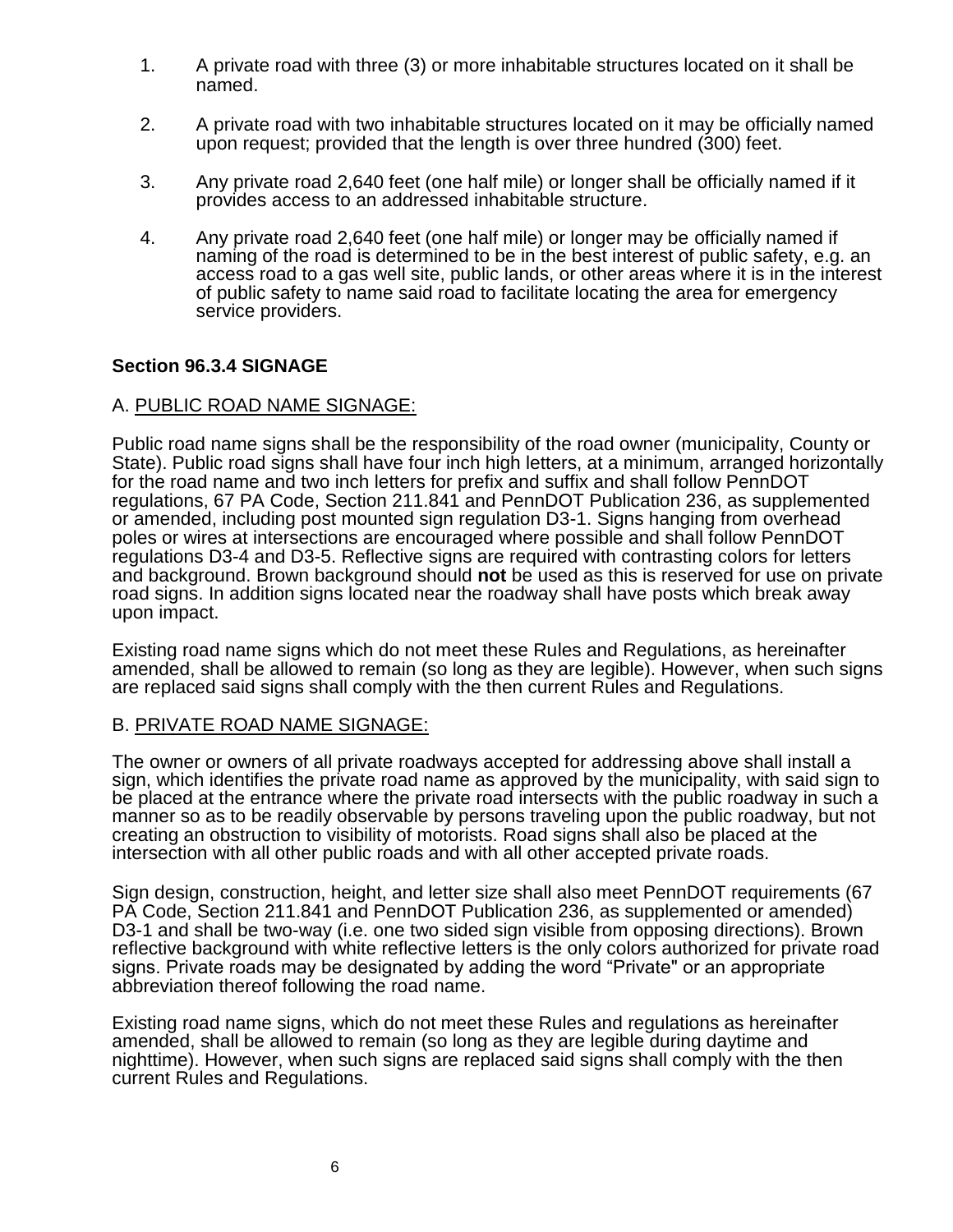## **Section 96.3.5 ADDRESS NUMBER POSTING**

The owners of all buildings or property shall have the address number prominently displayed at all times in accordance with the standards below. Owners who receive new assignments or changes from the Lycoming County Address Coordinator shall have the number prominently displayed within thirty days of receipt of written notification and at all times thereafter in accordance with the following standards:

- 1. The address number shall be displayed within clear view of the main entrance on each building to which an address number has been assigned. Multi-unit buildings with separate entrances and addresses for different units are required to have each number posted near that entrance.
- 2. In addition, for buildings which are farther than fifty (50) feet from the roadway or which do not have the building number easily visible from the main roadway, address numbers shall be posted within clear view from the public roadway and within clear view of the driveway to the structure so as to be easily visible by emergency personnel. Bi-directional reflective driveway number posting is encouraged even though not required.
- 3. All building address numbers shall be constructed of durable material with a color and brightness which contrasts with the surface on which it is pasted with numbers at least three inches high so as to be easily readable by emergency personnel from the named public or private roadway. Reflective and lighted signs are encouraged. Signs shall be readable from all roadway approach directions.
- 4. Posted address numbers, as viewed from the public or private roadway, shall not be obstructed from view by landscaping, shrubs, vegetation, screen door, canopies, ornaments, or any other plant or structure.

### **Section 96.3.6 APPEALS**

Administrative review requests shall be submitted to the Lycoming County 911 Addressing Coordinator. Appeals shall be directed to the Lycoming County Planning Commission. Each review request or appeal shall be in writing and addressed and mailed or delivered to the Lycoming County Planning Commission, 48 West Third St., Williamsport, PA 17701.

### **Section 96.3.7 EFFECTIVE DATE**

These Rules and Regulations shall become effective upon official adoption by the Board of County Commissioners.

### **ADOPTION**

Duly adopted by the Board of County Commissioners of the County of Lycoming, Commonwealth of Pennsylvania, in lawful session duly assembled this \_\_\_ day of November, A.D., 2008.

\_\_\_\_\_\_\_\_\_\_\_\_\_\_\_\_\_\_\_\_\_\_\_\_\_\_\_\_\_\_ \_\_\_\_\_\_\_\_\_\_\_\_\_\_\_\_\_\_\_\_\_\_\_\_\_\_\_\_\_\_\_\_

COUNTY OF LYCOMING

ATTEST:

Rebecca A. Burke, Chairperson

\_\_\_\_\_\_\_\_\_\_\_\_\_\_\_\_\_\_\_\_\_\_\_\_\_\_\_\_\_\_\_\_

\_\_\_\_\_\_\_\_\_\_\_\_\_\_\_\_\_\_\_\_\_\_\_\_\_\_\_\_\_\_\_\_

Fred F. Marty, Chief Clerk Ernest P. Larson, Vice Chairman

Jeff C. Wheeland, Secretary